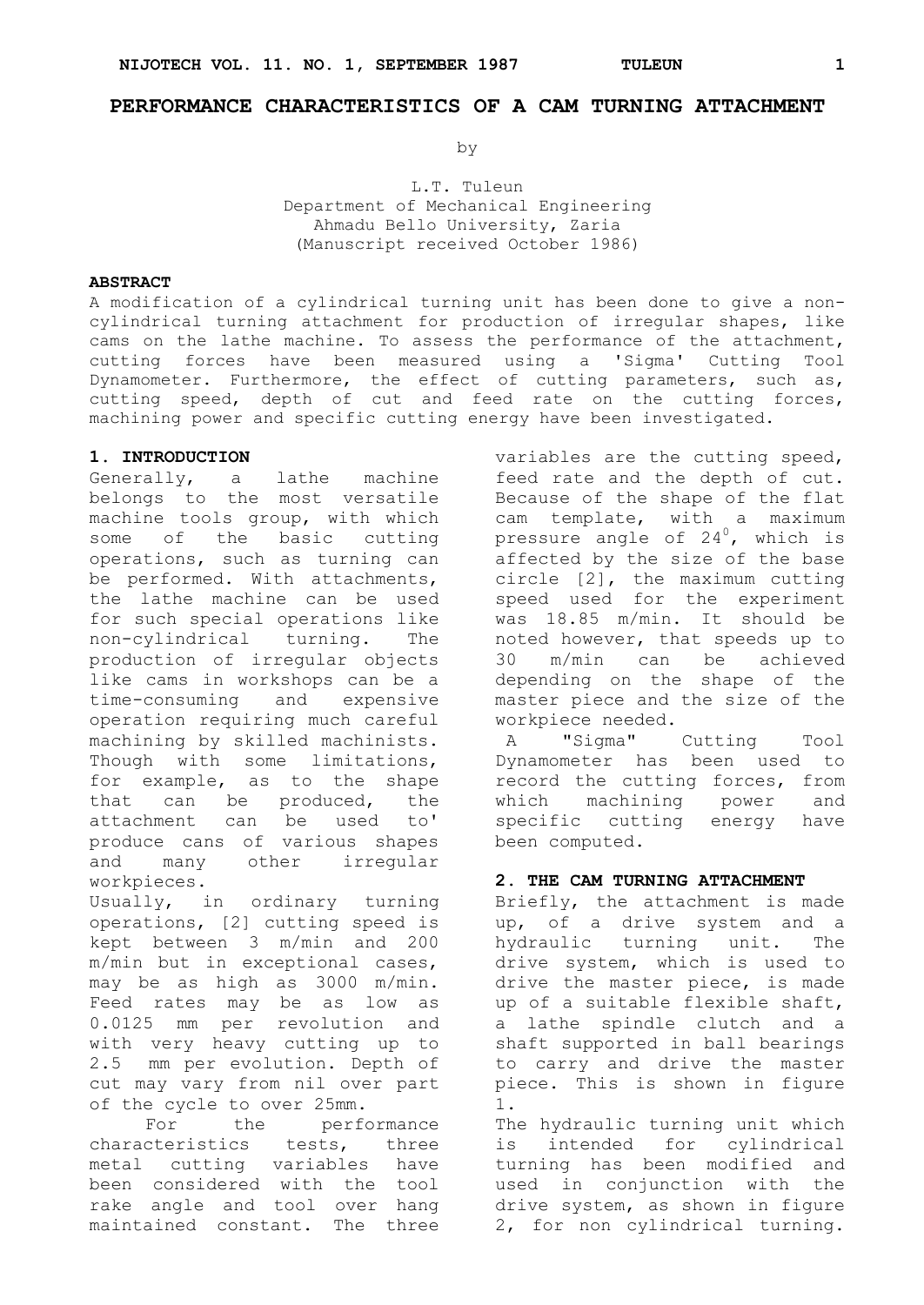The modified follower of the hydraulic turning unit is then used to follow a rotating masterpiece and a properly ground turning tool, mounted on the tool post, is used to produce cams of various sizes, since the master piece is rotated at the same speed as the lathe spindle. Figure 3 shows a cam as it is machined using the attachment. Other irregular shapes can also be produced in this manner.

# **3. EXPERIMENTAL WORK**

An appropriate cutting bit with a rake angle of  $10^0$  is mounted on the tool holder of 'Sigma' Cutting Tool Dynamometer. The tool holder of the Dynamometer is then rigidly mounted on the tool post of the cam turning attachment. The vertical indicator of the dynamometer is then used to record the cutting forces at various values of speed, feed and depth of cut while machining, using mild steel as the workpiece. The set up for the experiment is as shown in figure 4. No cutting fluid (Coolant) was used for the tests.

# **4. RESULTS AND ANALYSIS**

Measured values of the cutting forces at various cutting speed, feed rate and depth of cut values are shown in Tables 1 to 4. Also the values of energy consumption during machining and the specific cutting energy are shown in the tables as computed using the following equations [3, 4]:

 $p_m = p_c \dots \dots \dots \dots \dots \dots \dots (1)$ 

Where  $p_m$  is the machining power and v is the cutting speed

 $p_s = \frac{p}{a}$  $\frac{p_m}{z_w} = \frac{f}{A}$  $\frac{1_c}{A_c}$  ...

Where  $p_s$  is the specific cutting energy,  $z_w$  is the metal removal rate, and  $A_c$ , is the crosssectional area of the uncut chip, which is the product of feed rate and underformed chip thickness. Graphs have been plotted of the cutting variables-feed rate, depth of cut and cutting speed, against the cutting force, machining power and the specific cutting energy. These graphs are shown in Figures 5, 6,7,8,9,10,11,12 and 13. Also plotted is the graph of the follower- master piece contact pressure against the cutting force. This is shown in Figure 14, and it can be seen that the contact pressure does not affect the cutting force. From the graphs (figures 5,6 and 7), the cutting force increases with increase in cutting speed, feed rate and depth of cut. Similarly, the machining power (figures 8, 9 and 10) increases with cutting speed, feed rate and depth of cut. The specific cutting energy (figures 11, 12 and 13), which is a function of cutting force and cross sectional area of uncut chip, decreases exponentially (towards attaining a constant energy value) with the cutting speed, feed rate and depth of cut. For the purpose of an approximate comparison Boothroyd [3] gave the relationship of the specific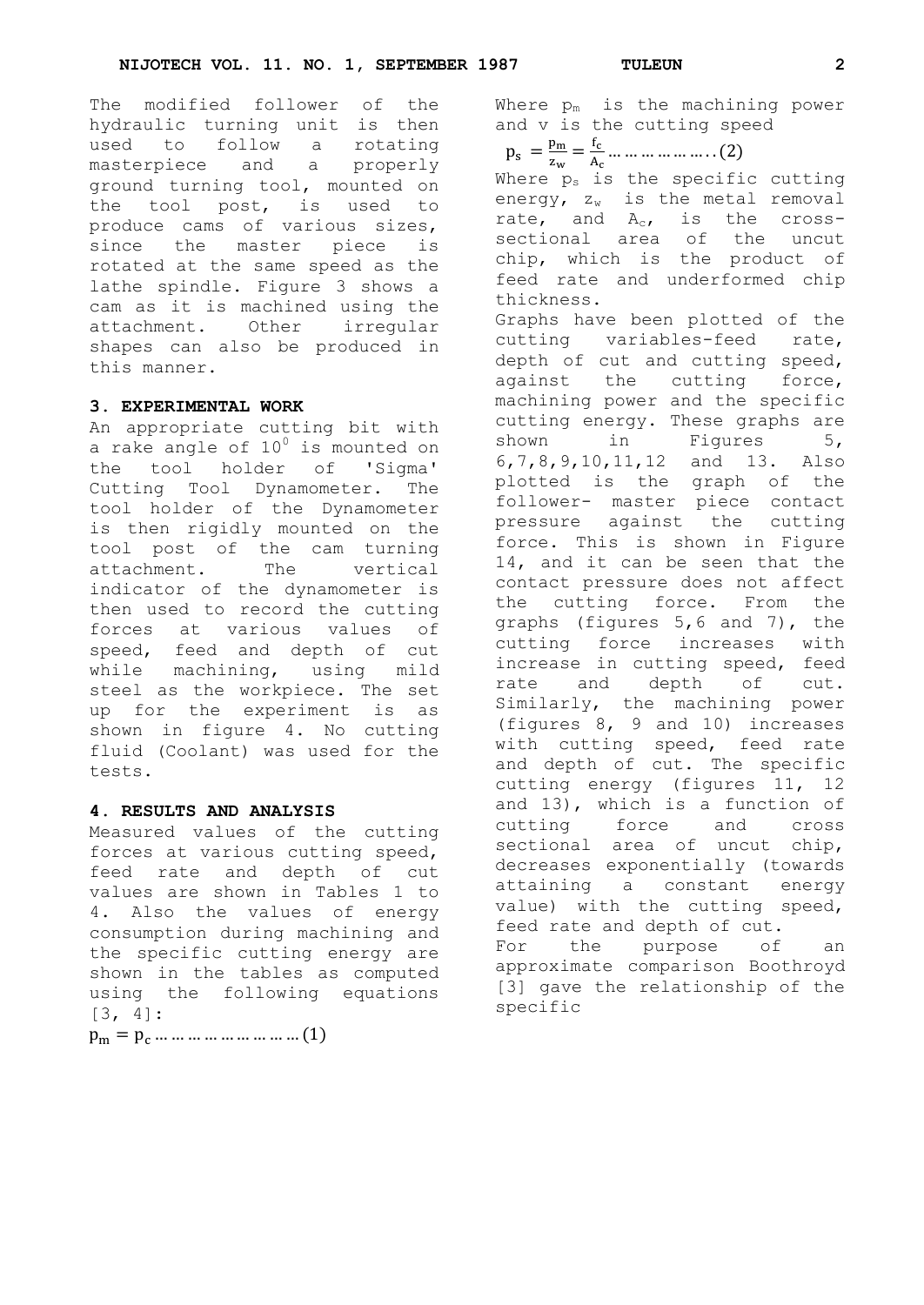



Fig.1 power from the headstock using flexible shaft drive



Fig.2: modified hydraulic turning unity and the drive system.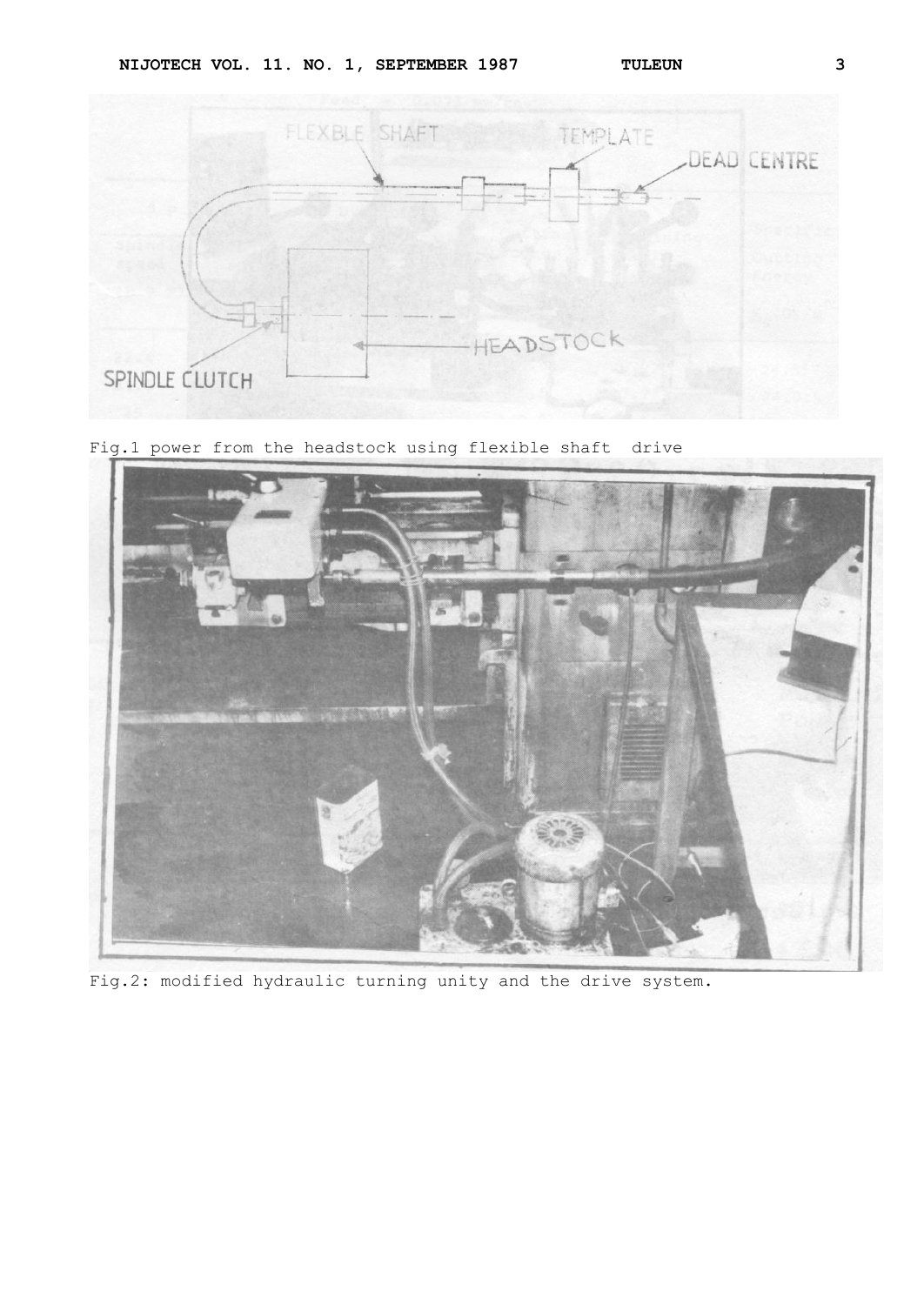

Figure 3: A cam as it is machined using the attachment



Fig. 4: Set-up for the measurement of cutting force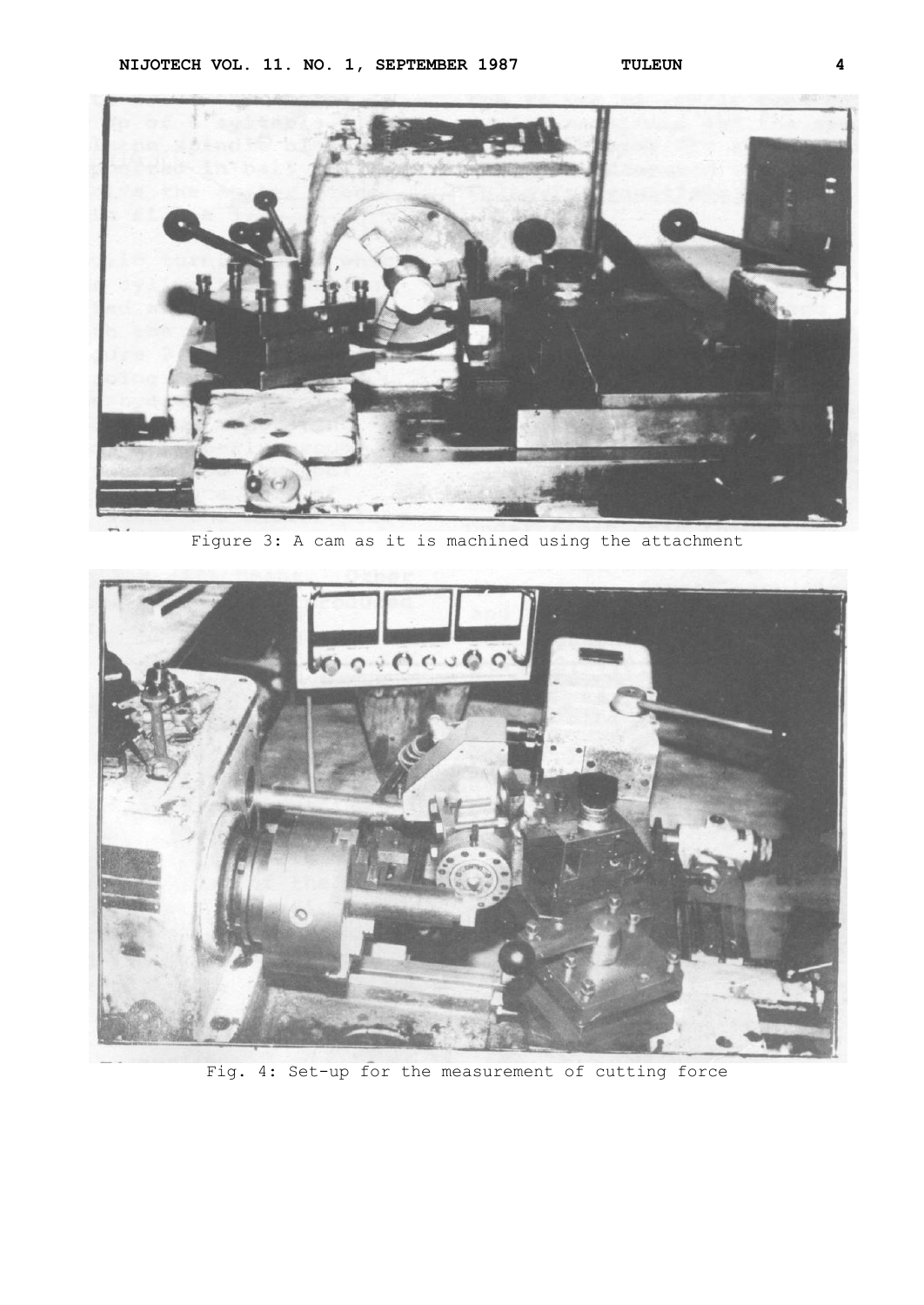Table 1: measured cutting force and calculated power and energy with speed variations feed = 0.073mm/rev Depth of  $cut = 0.2mm$ 

| Speed        |          | Dynamometer | Cutting              | Machining | Specific,             |
|--------------|----------|-------------|----------------------|-----------|-----------------------|
| Spindle,     | Cutting  | inductor    | force<br>$F_{\rm C}$ | power     | cutting               |
| speed<br>(R) | speed    | reading.    | (N)                  | $P_m(w)$  | energy<br>$P_{\rm S}$ |
| P M)         | v(m/min) | (Vertical   |                      |           | $GN/m^2$              |
|              |          | component.) |                      |           |                       |
| 22.4         | 3.38     | 1.63        | 355.61               | 20.02     | 24.357                |
| 31.5         | 4.75     | 1.57        | 350.6                | 27.77     | 24.015                |
| 45           | 6.79     | 1.55        | 349.5                | 39.54     | 23.95                 |
| 63           | 9.5      | 1.54        | 347.4                | 55.00     | 23.80                 |
| 90           | 13.57    | 1.52        | 345.6                | 78.18     | 23.671                |
| 125          | 18.85    | 1.42        | 335.5                | 105.4     | 22.98                 |

Table 2: Measured Cutting Force and Calculated Power and Energy with Variations in Depth of Cut

Spindle Speed = 63 rpm Feed =  $0.040$  mm/rev;

| оf<br>Depth | Cutting,                 |                                   | Cutting,  | Machining, | Specific,                         |
|-------------|--------------------------|-----------------------------------|-----------|------------|-----------------------------------|
| (mm)<br>cut | speed<br>$\triangledown$ | Dynamometer,                      | force     | power      | cutting                           |
|             | (m/min.)                 | Indicator<br>Reading<br>(vertical | $F_C$ (N) | $p_m(w)$   | $P_{\rm S}$<br>energy<br>$GN/m^2$ |
|             |                          | Component)                        |           |            |                                   |
| 0.2         | 7.84                     | 1.00                              | 294.30    | 38.46      | 36.788                            |
| 0.4         | 7.92                     | 1.12                              | 306.56    | 40.47      | 19.16                             |
| 0.6         | 8.00                     | 1.63                              | 355.61    | 47.40      | 14.817                            |
| 0.8         | 8.08                     | 2.25                              | 416.93    | 56.12      | 13.029                            |
| 1.0         | 8.16                     | 2.5                               | 441.45    | 60.04      | 11.036                            |
| 1.2         | 8.24                     | 2.75                              | 465.98    | 63.98      | 9.708                             |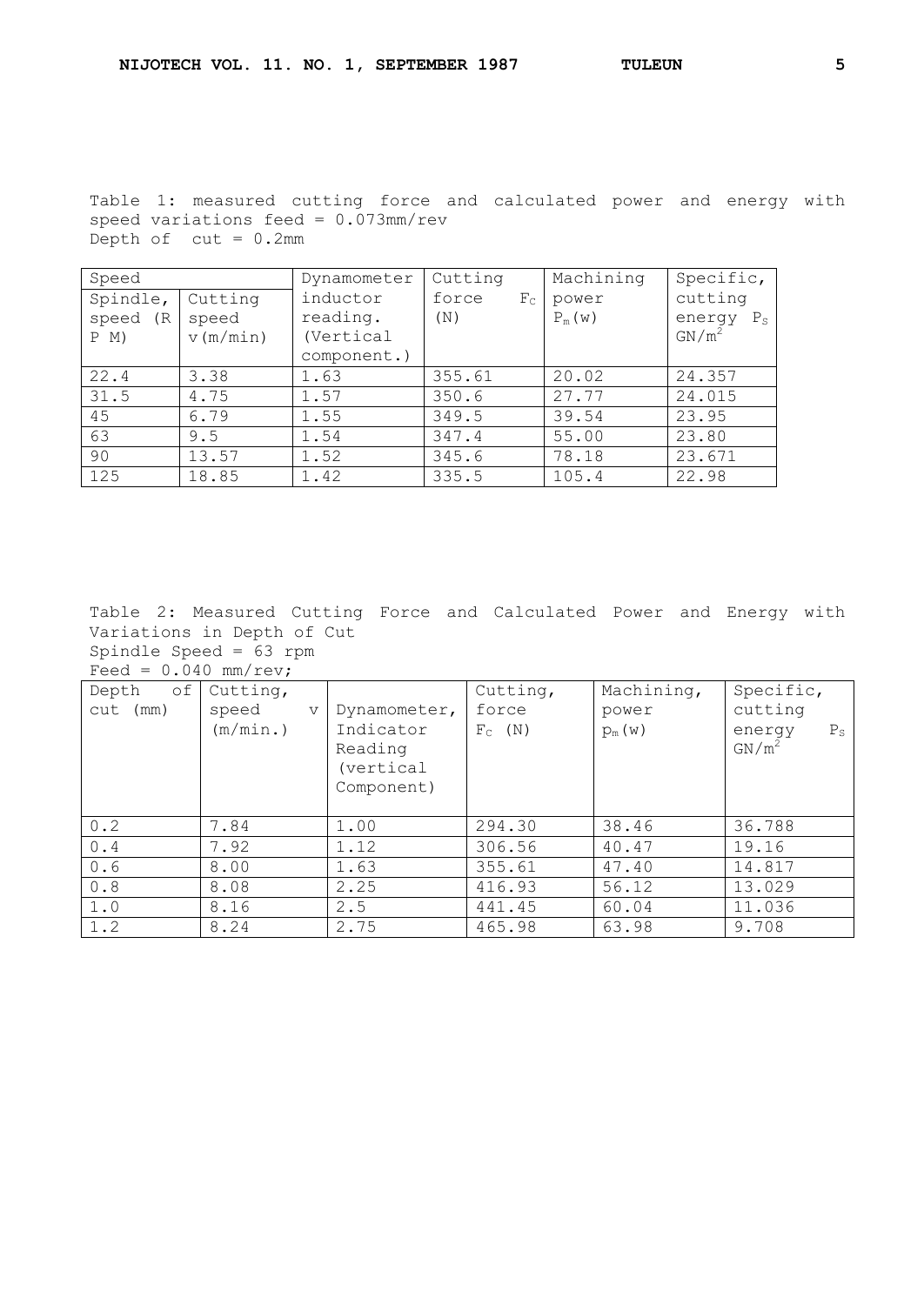Table 3: measured cutting force and calculated power and energy with feed variations. Spindle speed = 63 rpm Cutting speed =  $8.316$  m/min. Depth of  $cut = 0.2mm$ 

| (mm/rev)<br>Feed | Dynamometer, | Cutting   | Machining,     | Specific,            |
|------------------|--------------|-----------|----------------|----------------------|
|                  | Indicator    | Force     | Power $P_m(w)$ | Cutting              |
|                  | Reading      | $F_C$ (N) |                | Energy<br>$p_{s}$    |
|                  | (vertical)   |           |                | (GN/m <sup>2</sup> ) |
| 0.040            | 1.62         | 355.6     | 49.29          | 44.452               |
| 0.073            | 2.12         | 404.7     | 56.09          | 27.716               |
| 0.093            | 2.25         | 416.9     | 57.79          | 22.415               |
| 0.127            | 2.63         | 453.7     | 62.89          | 17.863               |
| 0.254            | 3.25         | 515.0     | 71.38          | 10.138               |
| 0.508            | 4.75         | 662.2     | 91.78          | 6.517                |

Table4: measured force and calculated power and energy with variation in template contact pressure Spindle speed = 63 rpm Depth of  $cut = 0.2mm$ Feed rate =  $0.040$  mm/rev. Cutting speed =  $0.1286$  m/s

| Contract  | Dynamometer | Cutting   | Machini   | Specific,              |
|-----------|-------------|-----------|-----------|------------------------|
| Pressure  | Indicator   | Force     | ng,       | Cutting                |
| $(N/M^2)$ | Reading     | $F_C$ (N) | Power     | Energy<br>$P_{\infty}$ |
|           | (vertical   |           | $P_m$ (w) | (GN/m <sup>2</sup> )   |
| 0.0108    | 0.8         | 294.30    | 37.847    | 36.787                 |
| 0.01177   | 0.9         | 296.30    | 38.104    | 37.037                 |
| 0.01275   | 1.0         | 306.56    | 39.424    | 38.32                  |
| 0.01373   | 0.9         | 296.30    | 38.104    | 37.037                 |
| 0.01472   | 1.0         | 306.56    | 39.424    | 38.32                  |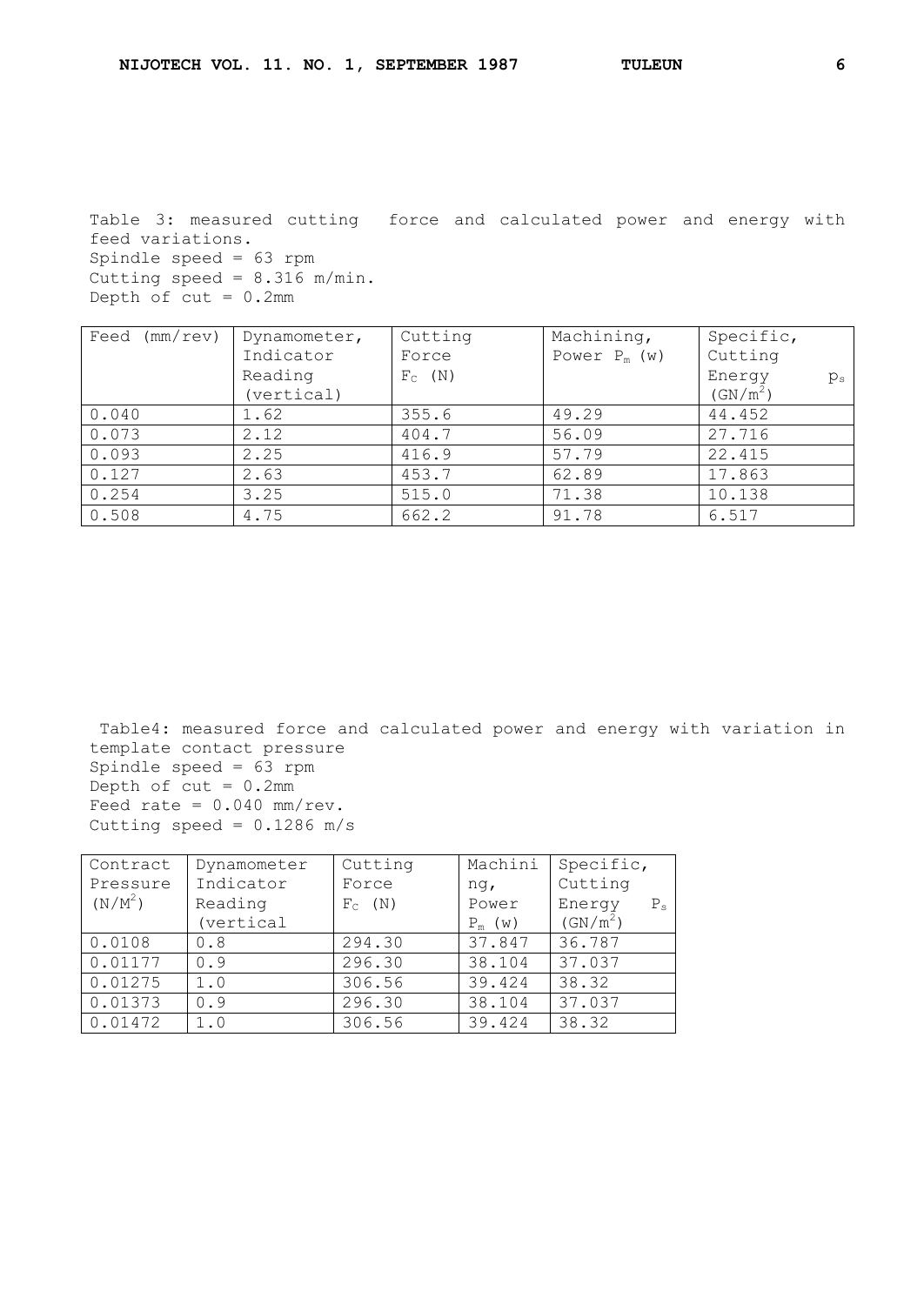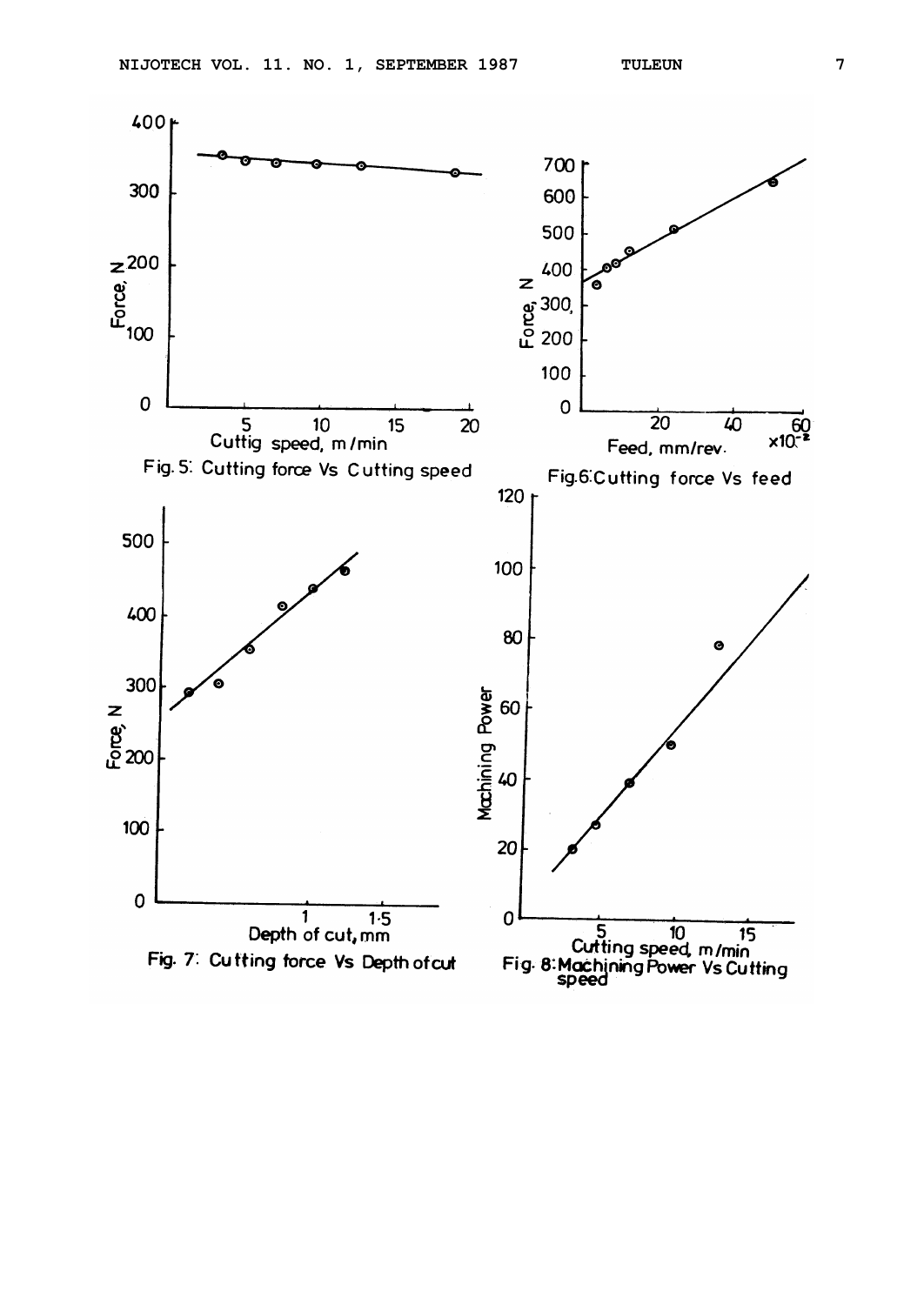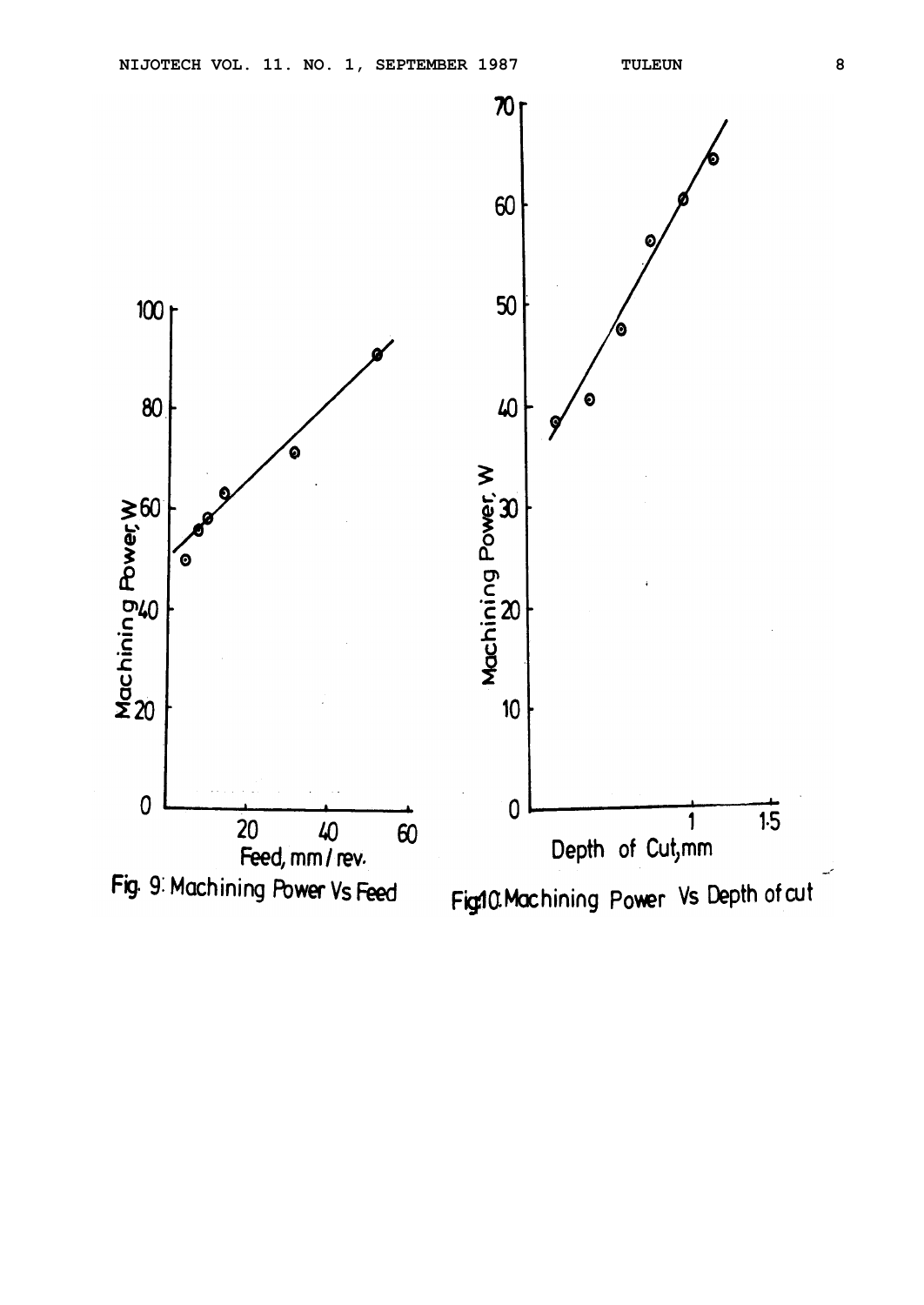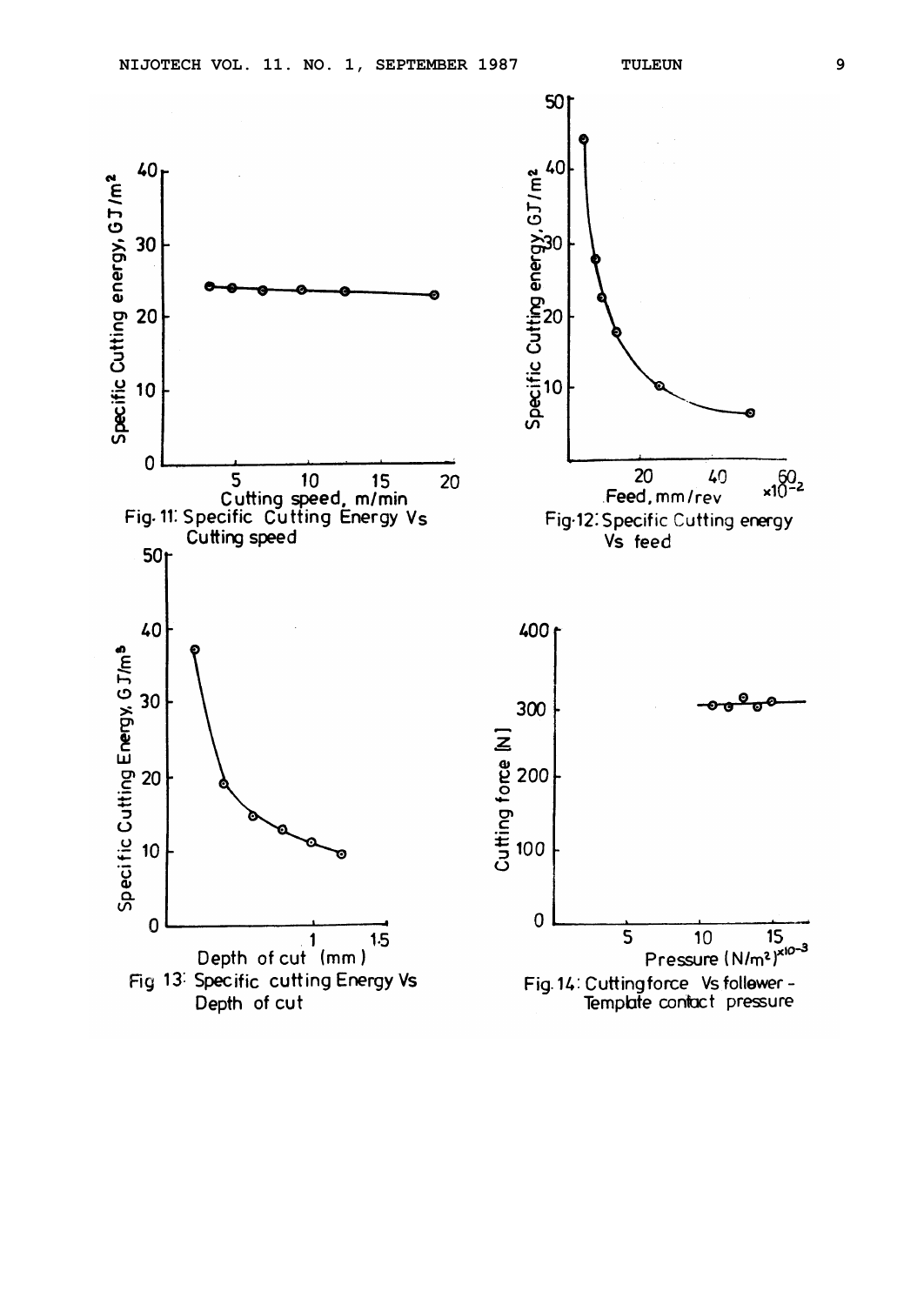

thickness on specific cutting energy

Cutting energy and speed at various underformed chip thickness values as shown in figure 15. He observed that at low cutting speed and feeds, the specific cutting energy decreases exponentially with increase in cutting speed and underformed chip thickness, towards attaining a constant energy value at large cutting speeds and feeds.

# **5. CONCLUSIONS AND RECOMMENDATIONS**

Generally, many-special operations can be performed on a centre lathe with the aid of specially designed attachments. Tests performed using the cam turning attachment show that cutting force and machining power (which is a function of the cutting force and speed) both increase with the cutting speed, feed rate and depth of cut. Tests performed also show that variation in the follower template pressure, does not affect the cutting force.

This implies that the machining power and the specific cutting energy are not affected by the variation in the contact pressure. A parameter giving aft indication of the efficiency of the process, independent of the cutting speed, is the energy consumed per unit volume of metal removed, referred to as the specific cutting energy. From the graphs of specific cutting energy plotted and compared with Figure 15 [3] it is seen that this parameter decreases with the cutting speed, depth of cut and feed rate. - This agrees with the fact (already pointed out by Boothroyd) that the specific cutting energy can vary considerably for a given material and is affected by changes in cutting speed, feed, depth of ,cut and tool rake. Though with a speed limitation of approximately 30 m/min depending on the pressure angle of the master piece and the